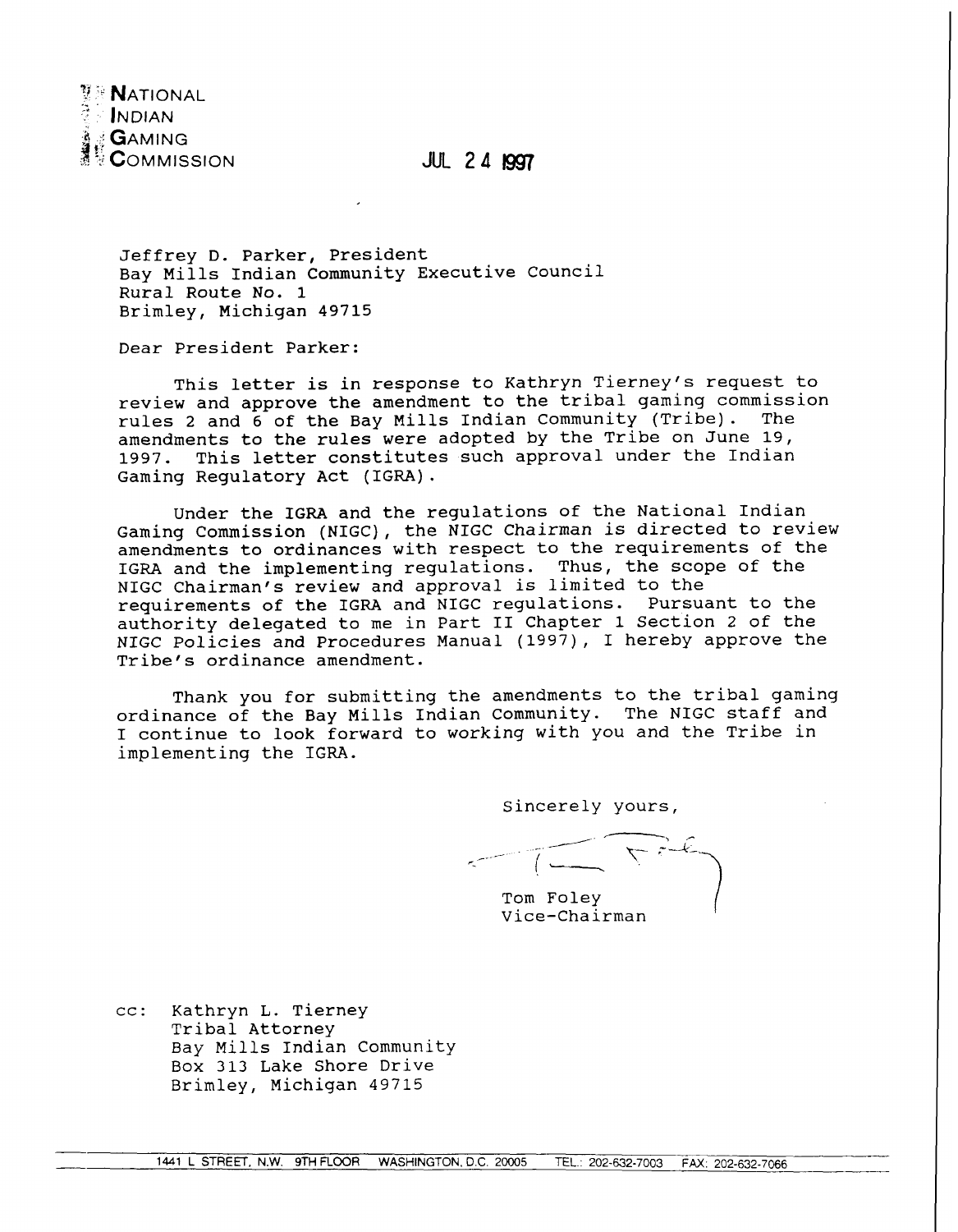#### **BAY MILLS INDIAN COMMUNITY**

#### *GAMING COMMISSION RULES*

**MW 2 S Read** 

### **RULE 2: BACKGROUND INVESTIGA TIONS**

(a) **Criminal History Checks.** The Bay Mills Indian a, Criminal History Cheens: The Bay Allis Indian<br>Community Tribal Law Enforcement Department shall take fingerprints of all persons seeking employment from an Operator as a key employee (as such is defined in Sec. 2.30 of the Tribe's Gaming Ordinance) and any person who desires to serve as a primary management official (defined in Sec. 2.40 of the Ordinance). The fingerprints shall be im Sec. 2:40 Of the Staffiance, The Fingerprints Shaff Sec.<br>Indian Gaming Commission (NIGC) for the purpose of obtaining the person's criminal history record information (CHRI) . Dissemination of information resulting from the CHRI shall be subject to the Memorandum of Understanding with NIGC and the Bay Mills Indian Community.

(b) **Criminal History Prohibiting License Issuance.** No by **criminal history rronisting ditemse issuance.** No<br>icense shall be issued by the Commission for any person no:<br>steen

(1) Has been convicted of or entered a plea of guilty to a gambling-related offense, fraud, or misrepresentation; or

(2) Has been convicted of or entered a plea of guilty or no contest to any other offense (not specified in subsec. (1), above) within the immediately preceding five (5) years, unless such person:

i) has been pardoned by the Governor of the I, has been pardoned by the Governor of<br>Itate in which the conviction occurred, or

(ii) is a member of the Bay Mills Indian Community and has been determined by the Commission to be a person who is not likely to ommission to be a person who is not fikery to<br>gain engage in any offensive or criminal course gain engage in any offensive of criminal course<br>of conduct and that the public good does not require that the license be denied.

**(3)** As used in subsec. (1) , "fraud or misrepresentation" means a criminal offense committed in Michigan or any other jurisdiction which involves theft, fraud or misrepresentation, which is a felony, or would be a felony if committed in Michigan, and which was committed by an adult or prosecute as an nich was committed by an addit of prosecute as<br>dult offense, and which has not been effectively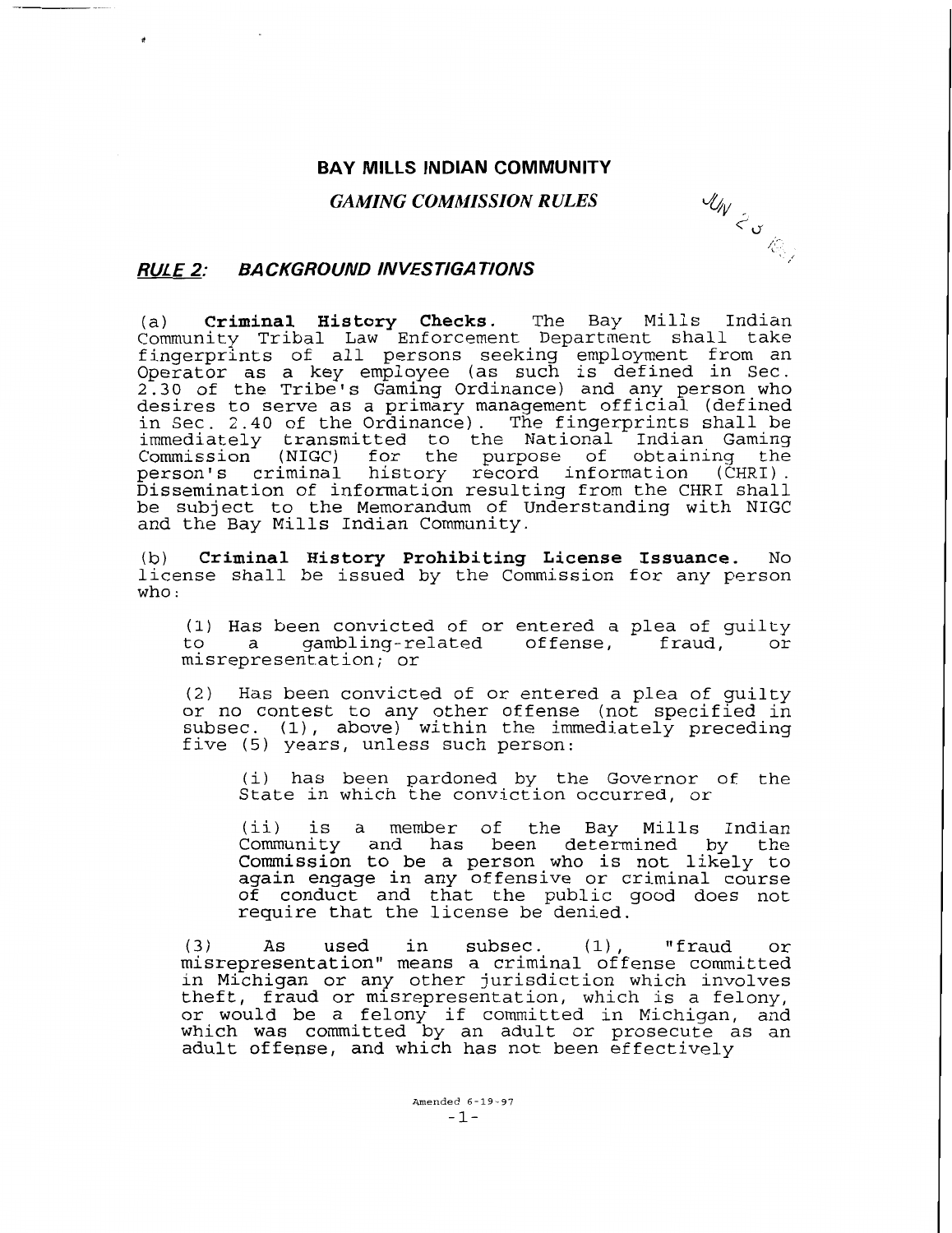removed from the person's criminal record by executive pardon, state court order, or operation of law.

(4) As used in subsec. (2), above, "offense" means a crime under the provisions of the Michigan Penal Code, Act. No. 328 of the Public Acts of 1931, as amended, being MCL 750.1 to 750.568, or the controlled substance provisions of the Public Health Code, Act No. 368 of the Public Acts of 1978, as amended, being MCL 333.7101 to 333.7545, or, if committed in another jurisdiction, would be a violation of any of the above provisions of Michigan law, and which was committed by an adult or prosecuted as an adult offense, and which has not been effectively removed from the person's criminal record by executive pardon, state court order, or operation of law.

(c) **Background Investigation.** Upon receipt of an application for employment by a licensed Operator as a key employee or primary management official, the Operator shall immediately transmit the completed application to the Commission for its review. The employment application form shall be the basis for conducting the background investigation required by federal regulation and tribal law, and shall include all information specified in Sec. 6.2 of the Tribe's Gaming Ordinance. Utilization of the employment form(s) approved by the Commission is presumed to comply with this Rule and the Tribal Ordinance.

The Commission shall review the prospective employee's employment history and personal background to determine if the person is eligible for a license. In making such determination, the Commission shall:

(1) verify the accuracy and completeness of the person's employment history and personal background, through the contact by appropriate means of present and former employers, business partners, customers, and such other persons or entities as are appropriate;

2) ascertain the existence of any adverse action by any deserted in the christened of any daverse attent by or currently issued to the person;

(3) prepare a written report concerning the results of the background investigation, which includes:

(i) steps taken in conducting the background investigation;

(ii) results obtained;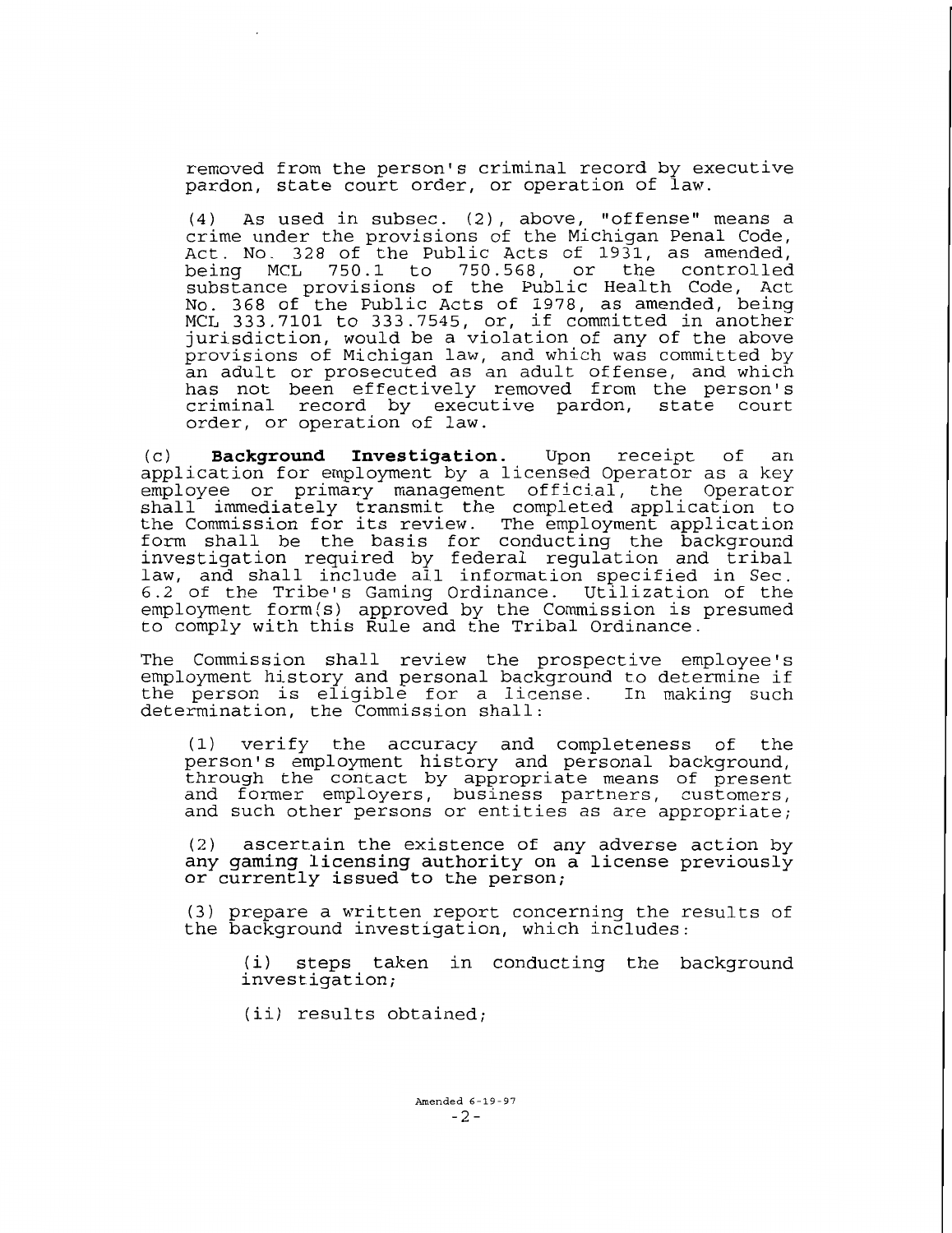(iii) conclusions reached; and

(iv) basis for those conclusions.

(d) **Status of Person Pending Results of Background and**  Investigation; Temporary License. may, but is not required, to issue a temporary license under Sec. 6 of the Tribe's Gaming Ordinance, subject to the completion of the Criminal History Record Information and the background investigations. No temporary license shall be issued for a period of more than 90 days.

(e) **Transmittal of Background Report to NIGC.** Prior to issuing a license to any prospective key employee or primary management official, the Commission shall transmit to NIGC its background investigation report. A license under sec. 6.4 shall be issued by the Commission to such person 14 days after receipt by NIGC of the report, unless the Commission is advised by NIGC that said person should not be licensed. In such event, the Commission shall review the status of the license and determine whether the best interests of the Tribe and the public will be served and protected if such person is licensed.

(f) **Investigation of Persons Doing Gaming-Related Business with the Bay Mills Indian Community.** The procedures of this Rule shall apply to any person, partnership, association, and stock and non-stock corporation with whom the Tribe is, or is contemplating, engaging in:

(1) purchasing gaming equipment or supplies;

(2) management of gaming activities for the Tribe or an Operator licensed by the Commission; or

(3) provision of funds to the Tribe for its conduct of gaming-related activities.

The applicant for a vendor's license is responsible for payment of any cost incurred by the Commission in carrying out the investigation required by this Rule. All such costs shall be  $\bar{p}$ ayable,  $\bar{1}n$  addit $\bar{1}$ on to the license fee established by Game Rule 5, prior to the issuance of a vendor license.

(g) **Background Procedures and Costs for Canadian License Applicants.** In addition to the criminal history check procedures of this Rule, any person who has resided in Canada within the last 10 years and seeking a gaming license shall have fingerprints taken by the Royal Canadian Mounted Police and a criminal history check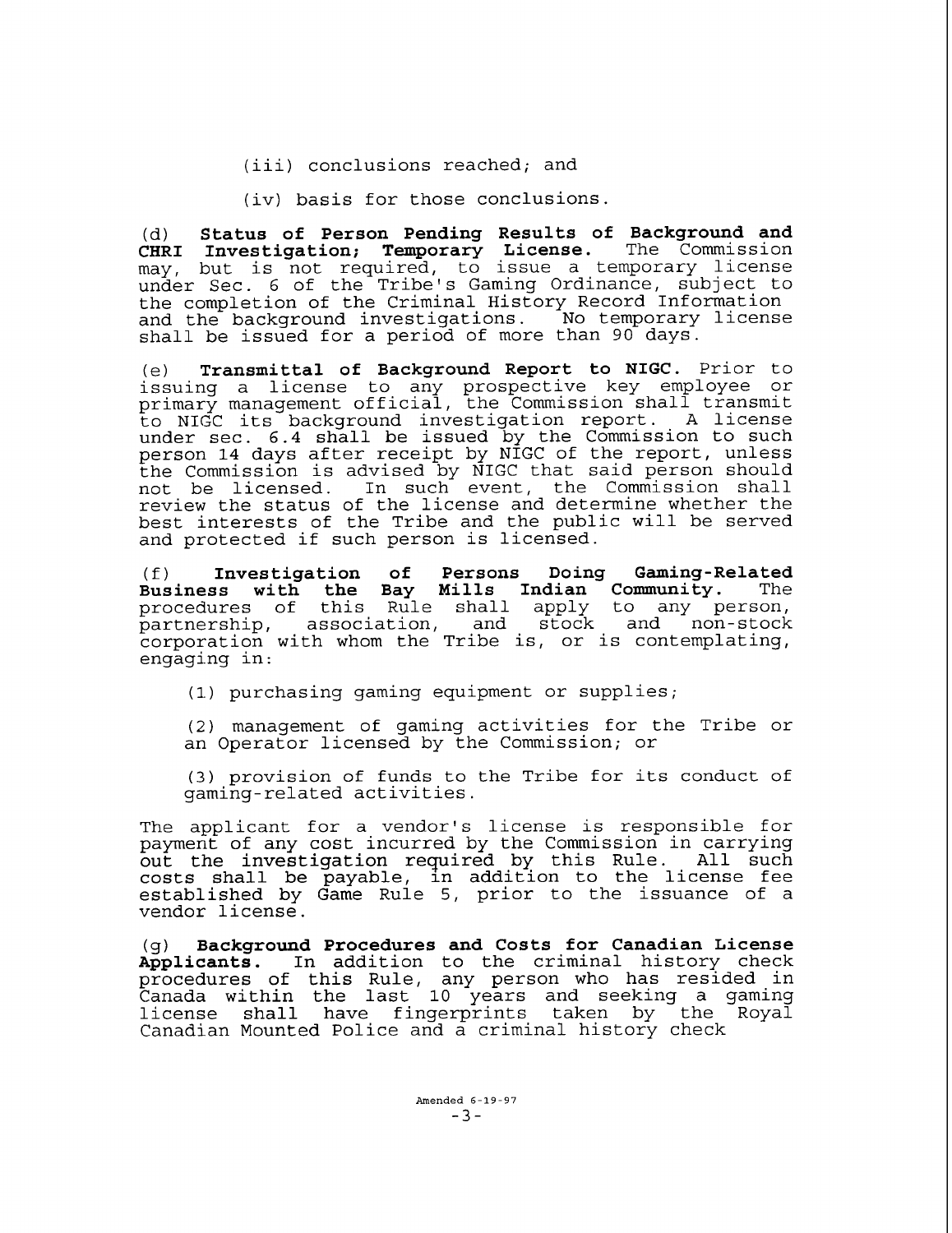conducted by that agency. The costs of such background check will be assessed against the applicant, payable upon such terms as the Commission shall direct.

# **CERTIFICATION**

This is to certify that the above Gaming Commission Rule No. 2, as amended, has been passed and approved at a meeting of the Bay Mills Executive Council held at Bay Mills, Michigan on the 19th day of June, 1997, with a vote of 4 for, 0 opposed, 1 abstaining, and 0 absent. The Tribal President must abstain except in the event of a tie.

in Add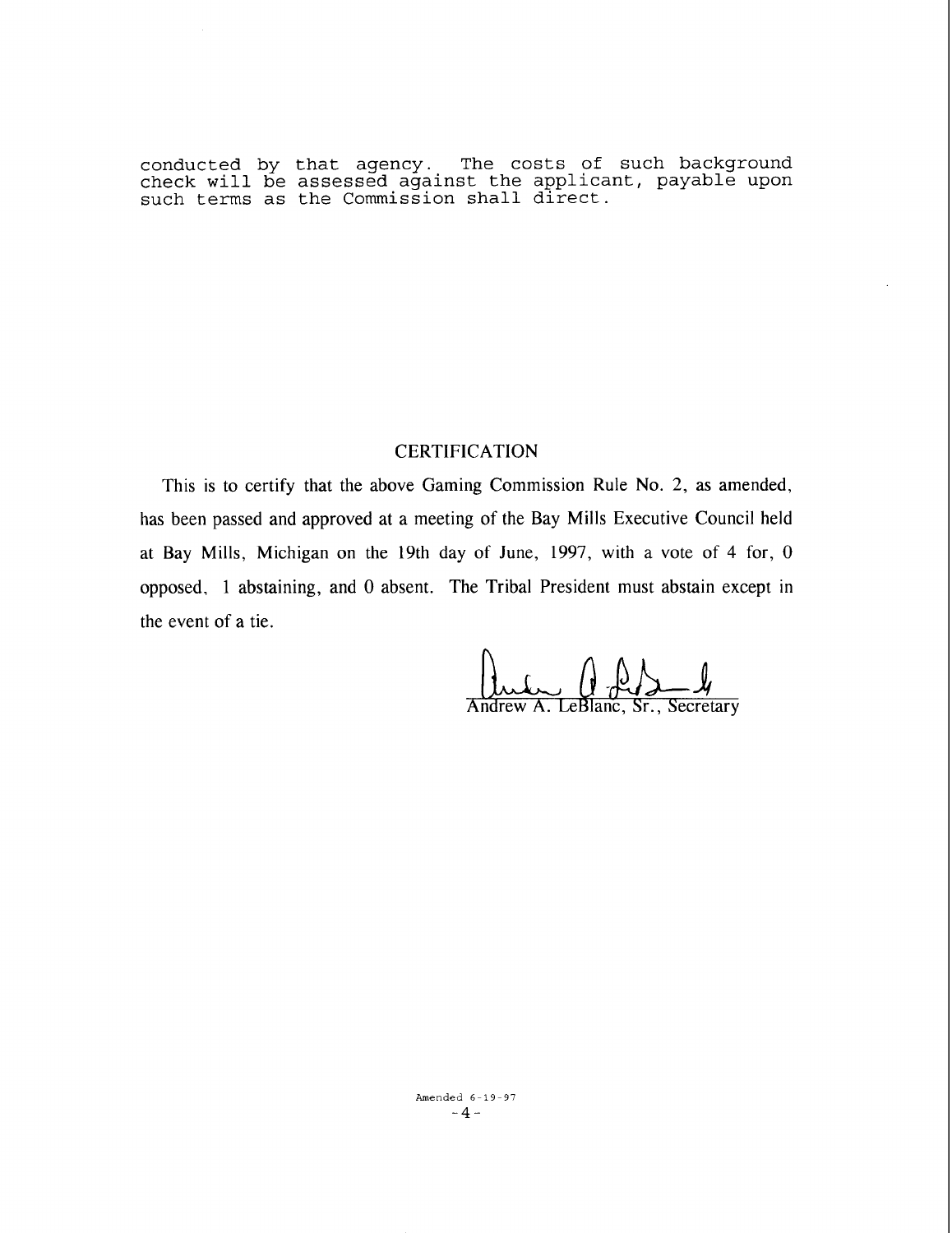### **BAY MILLS INDIAN COMMUNITY**

### *GAMING COMMISSION RULES*

## **RULE 6: WAIVER BY TRIBE OF EMPL 0 YMENT REQUIREMENT**

(a) **Authority of Executive Council.** The Executive Council of the Bay Mills Indian Community shall have the sole authority to determine, upon request by a member of the Bay Mills Indian Community, that:

1) the existence of a criminal record within five 5) years of application for employment by said member for an offense subject to section 4 **(D)** (3) of the Compact with the State of Michigan should not preclude employment; and

(2) said member is not likely again to engage in any offensive or criminal course of conduct; and

(3) the public good does not require that the applicant member be denied employment as a "primary management official", "key employee", or staff of the Gaming Commission.

(b) **Notification of Waiver.** The Executive Council shall the Gaming Commission in writing of determination that a member applicant has, or has not, received waiver of the specific, known criminal offense, required for employment. Such notice shall be placed in the applicant's license file.

(c) **Effect of Waiver.** No member applicant for a gaming license as a "primary management official" or "key employee" shall be refused a license by the Gaming Commission, nor shall a member applicant for employment as staff of the Gaming Commission be refused such employment, due to a criminal record for an offense listed in section 4(D) (3) of the Compact with the State of Michigan if a waiver has been issued by the Executive Council and is filed with the Gaming Commission for licenses and the Personnel Department for Commission staff positions.